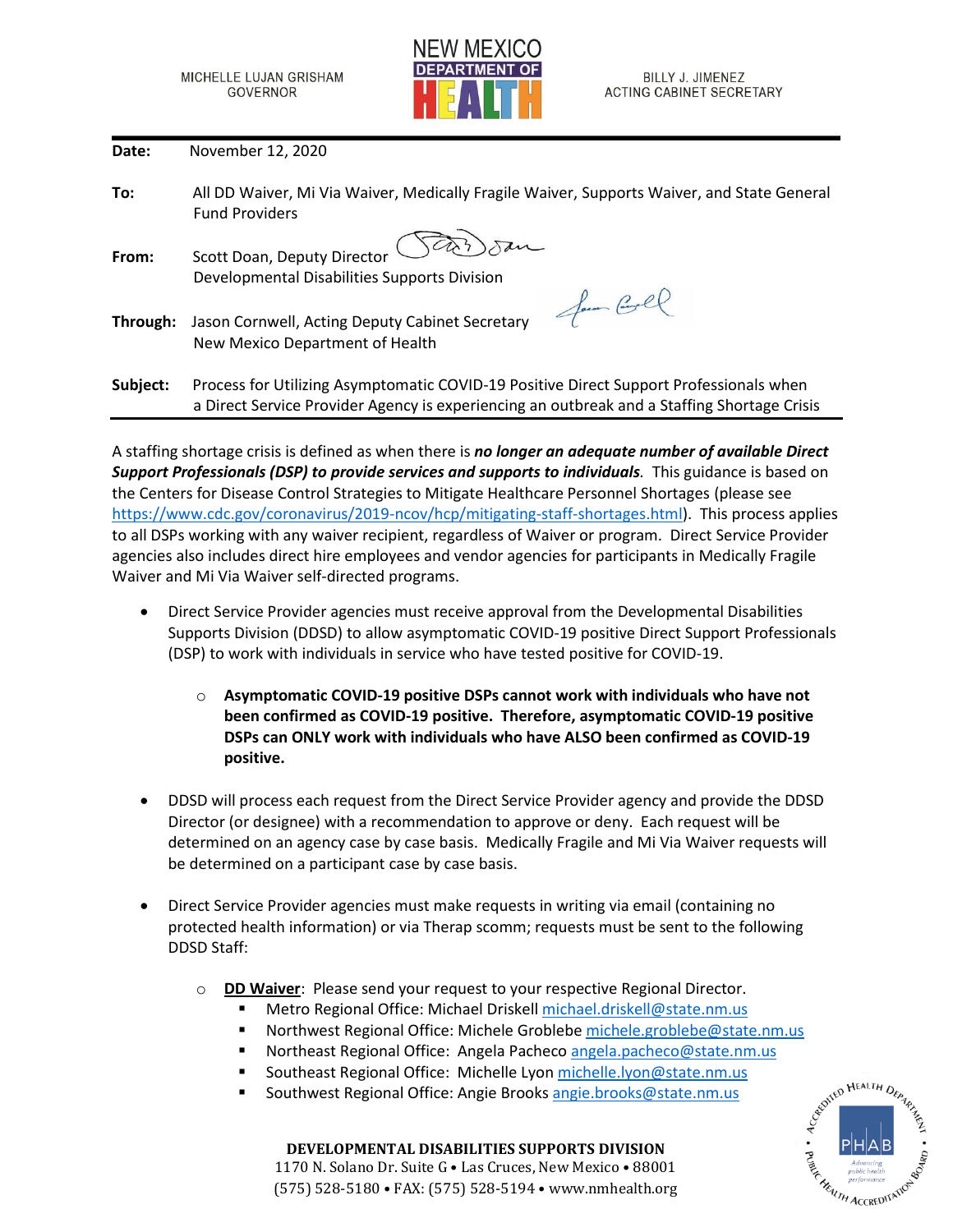- o **Mi Via Waiver**: Please send your request to Jennifer Rodriguez, Community Programs Bureau Chief a[t jennifer.rodriguez@state.nm.us](mailto:jennifer.rodriguez@state.nm.us)
- o **Medically Fragile Waiver**: Please send your request to Iris Clevenger, Medically Fragile Waiver Program Manager at [iris.clevenger@state.nm.us](mailto:iris.clevenger@state.nm.us)
- o **Supports Waiver**: Please send your request to Jennifer Roth, Supports Waiver Program Manager at [jennifer.roth@state.nm.us](mailto:jennifer.roth@state.nm.us)
- o **State General Fund**: Please send your request to Juanita Salas, State General Fund Program Manager at [juanita.salas@state.nm.us](mailto:juanita.salas@state.nm.us)
- DDSD will inquire about DSP capacity (shortages) upon each request from the Direct Service Provider agency.
- The DDSD Director (or designee) will decide to approve or deny based on a review of the information provided.
- The determination to approve or deny will be placed in writing to the Direct Service Provider agency.
	- o Approvals will be granted for up to 30 calendar days.
	- $\circ$  Upon approval, the agency Director must keep DDSD apprised of any change in staffing status and home(s) that have been impacted.

In order to make the request, the Direct Service Provider agency must have activated its COVID-19 Emergency Staffing Plan and must be experiencing a current outbreak of COVID-19 and a subsequent, immediate, DSP staffing shortage. To be clear, agencies do not have to exhaust all staffing resources listed below prior to making the request.

It is the expectation of DDSD that agencies continue to explore all avenues to obtain additional staffing support; resources to consider for additional staffing support are as follows:

- Reassign DSP from other services within the agency. Example: Utilize Customized Community Support Staff to cover Residential shifts.
- Contact related Direct Service Provider agencies to secure additional DSP staffing support.
- Contact temporary staffing agencies to secure additional DSP staffing support.
- Contact other nearby health care facilities, partners, or local health career centers to secure additional DSP staffing support.
- Utilize on-line platforms to recruit additional DSP.
- In specific circumstances, reach out to the Managed Care Organization Care Coordinator to seek additional resources such as home health services.
- Exhaust all possible resources including combining homes, exceed current staffing ratios when applicable and when safe, hire family members and legal guardians to increase staffing support (all options are currently approved in Appendix K, Version #1).
- Exhaust all possible resources to include exploring the possibility and appropriateness of having the individual who tested positive for COVID-19 hospitalized and/or transferred to a COVID-19 alternative care site.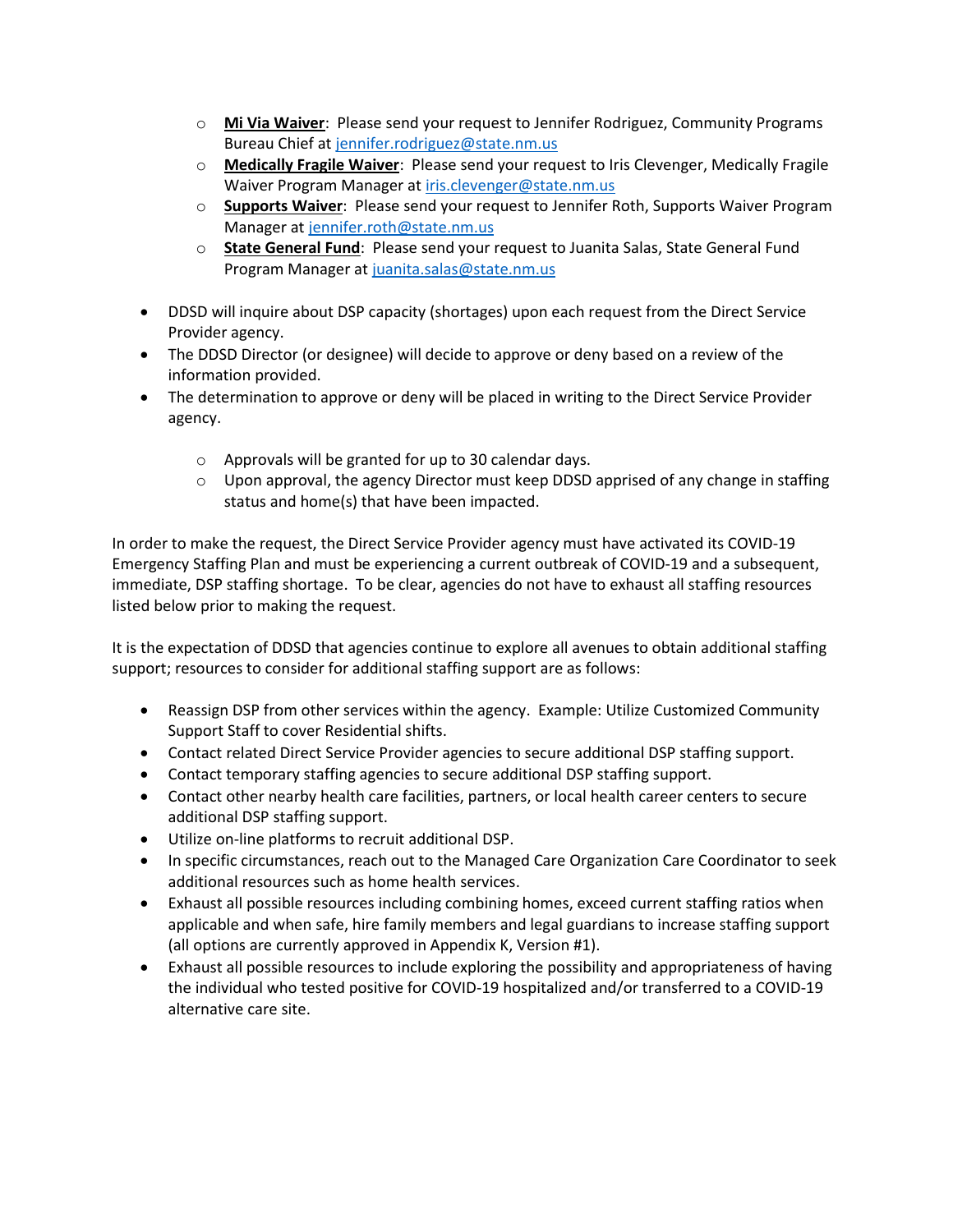## **Upon receipt of DDSD approval to implement this plan, the following processes must be followed**:

## • **Screening and Monitoring of Symptoms:**

- $\circ$  Asymptomatic COVID-19 positive DSPs must monitor themselves closely for any new symptoms associated with COVID-19 (e.g., measured or subjective fever, cough, shortness of breath, chills, headache, muscle pain, sore throat, or loss of taste or smell), and measure their temperature daily prior to going to work. DSPs must report any changes to their supervisors immediately.
- $\circ$  Provider agencies must log all DSP and actively screen all asymptomatic COVID-19 positive DSPs at the beginning of each shift for symptoms and exclude them from work if symptoms develop.
- $\circ$  If Asymptomatic COVID-19 positive DSPs develop any symptoms or have a measured body temperature of ≥100.4° Fahrenheit, that DSP must remain at home and promptly notify their supervisor of this change; they cannot work in the home.
- $\circ$  If at work when fever or any symptoms develop, asymptomatic COVID-19 positive DSPs should immediately notify their supervisor to arrange for coverage, once coverage arrives, they must go home, and seek medical attention as necessary. They may not return to work with fever or symptoms.

## • **Personal Protective Equipment and Cleaning**:

- $\circ$  Asymptomatic COVID-19 positive DSPs must always practice diligent hand hygiene and wear a N95 face mask for source control during their scheduled shift. Gloves should be used for personal care tasks as needed.
- $\circ$  Asymptomatic COVID-19 positive DSPs must separate themselves from others if they need to remove their N95 face mask and must wash hands afterward.
- $\circ$  Provider agencies must assure asymptomatic COVID-19 positive DSPs wear a N95 face mask at all times and gowns and gloves as appropriate.
- $\circ$  Providers must continue to maintain routine cleaning and sanitizing of commonly touched surfaces including personal and shared electric devices or remote technology.

## • **Delivery of Services and Supports**:

- $\circ$  Asymptomatic COVID-19 positive DSPs should provide direct care via remote technology whenever possible and as appropriate and applicable to any individual.
- $\circ$  Asymptomatic COVID-19 positive DSPs can only provide face to face direct care for individuals with a confirmed COVID-19 diagnosis and only in a home identified by the Direct Service Provider agency as a "COVID-19 home" (all individuals and asymptomatic DSP in the home must be COVID-19 positive).
- $\circ$  Non COVID-19 positive DSP can work in a "COVID-19 home" utilizing the necessary personal protective equipment. The decision to utilize Non COVID-19 positive DSP in a "COVID-19 home" is between the agency and the employee.
- $\circ$  Provider agencies must know and document the home in which the asymptomatic COVID-19 positive DSP is working.